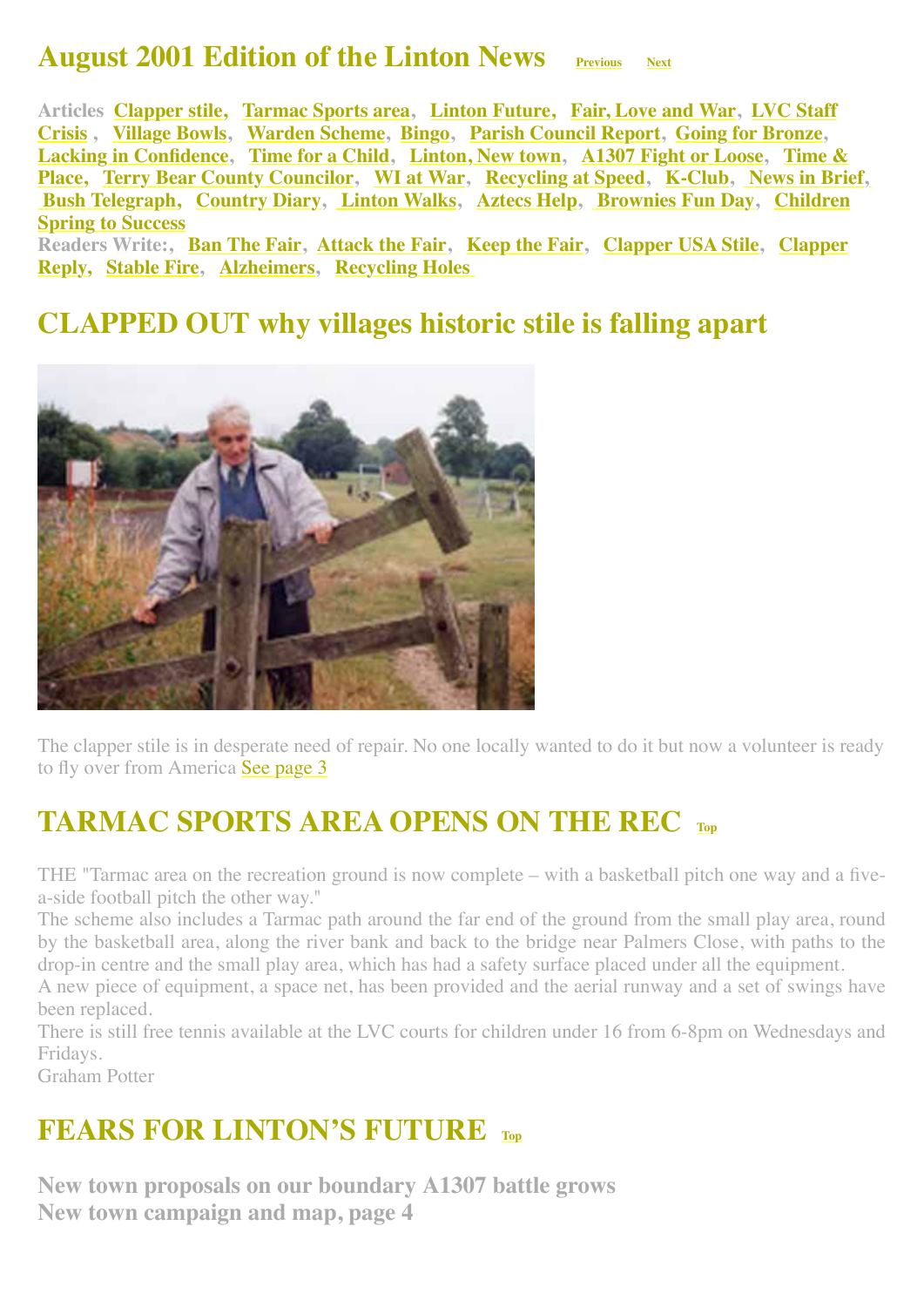#### **A1307 organisation set up, page 4 Parish Council report, page 2**

LINTON'S future in a county growing ever more populous and developed has come under close scrutiny with the seemingly resolute refusal of the county council to act on A1307 concerns and the highlighting of plans for a new town, the size of Haverhill, on its boundary.

All the villages in the area – including Hadstock, Bartlow and especially Hildersham – are also affected by the prospect of expansion in homes and traffic.

As the two issues come to a head, the Stop Abington New Town campaigners have called for residents of Linton and other villages to join their fight and A1307 campaigners have formed a new joint action group to fight for safety measures.

Linton residents who have seen the map for the proposed new town at Abington – one of four sites being considered and voted the "preferred site" in a public survey that drew most of its response from other areas – have been shocked by the realisation that it could eventually stretch from Four Wentways to the Dalehead meat processing plant on the A1307, a short distance from the Linton Village College.

The county is under Government pressure to build thousands of homes to meet the demands of people being sucked into the area by the dynamic economic development in the Cambridge and Stansted areas.

Meanwhile, Haverhill continues to grow and this feeds into the A1307 traffic problem. On 17th July , a core group of concerned residents from most of the villages between Four Wentways and

Haverhill met in Linton and formed a joint action group. They voted in officers with the exception of a chairman – that post has yet to be filled.

The primary aim of the new alliance will be to pressure the county council into doing something about safety fears – which, judging from a recent meeting in Linton, it is not willing to do.

Linton News Team

### <span id="page-1-0"></span>**ALL IS FAIR IN LOVE AND WAR [Top](#page-0-2)**

What I really said plus more reaction, page 3

IT has been a bit of a merry-go-round but, like all good rides, this one seems to be coming to an end with thrills but no blood.

The fair, a tradition for the village, is safe: no one wants to ban it and many people have angrily supported it.

The merry-go-round started with a woman phoning the Parish Council about the fair: no one had told her about it before she bought her home, in Symonds Lane, which backs onto the recreation ground where the fair is sited during its annual visits.

That was duly reported to the Parish Council meeting – as happens with such contacts – and a local paper appears to have interpreted it as a demand for the fair to be banned. And that was when a flurry of calls, defending the fair and tradition, enlivened the working week at the Parish Council and some people brought their support of the fair to the Linton News.

The woman whose call started it, Sue Perkins, again telephoned – this time to complain she had been misrepresented in the press and state that she did not want the fair banned.

"No one wants the fair banned," said Gill Barker, the parish clerk. "There is no suggestion that it will be banned. The council considers it every January and, as far as I am aware, there has never been any complaint about it."

Now Mrs Perkins has written to the Linton News to suggest a quieter fair. So perhaps the ride isn't over yet

Linton News Team

### <span id="page-1-1"></span>**LVC HEADS FOR STAFF CRISIS [Top](#page-0-2)**

LINTON Village College has fought off the teacher shortages endemic in British schools for the start of next term but it faces a crisis by Christmas.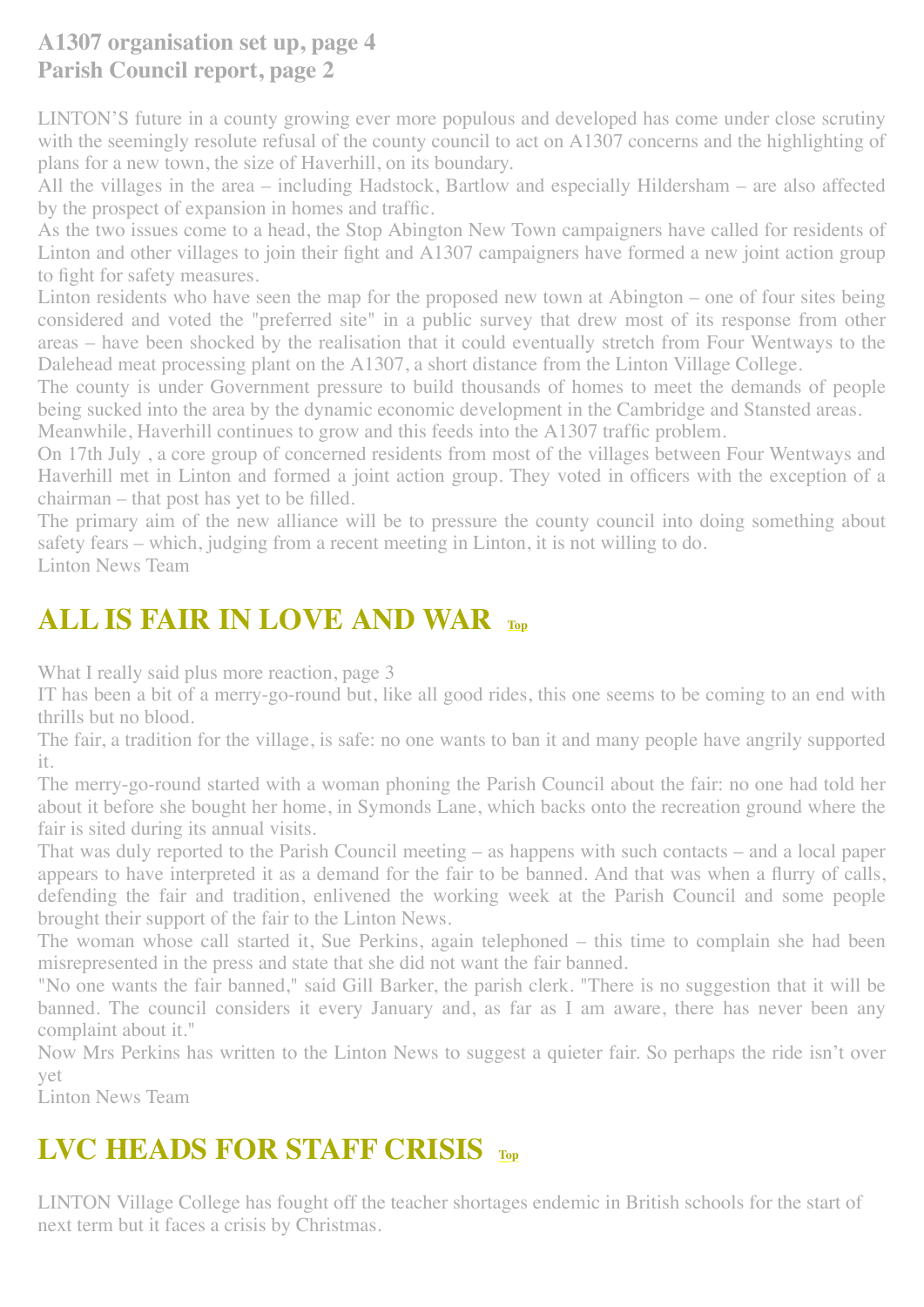The Principal, Clive Bush, says fierce competition for available teachers led to the school recruiting in Australia — by email. Bush Telegraph, page 6

### <span id="page-2-0"></span>**GREEN LIGHT FOR VILLAGE BOWLS [Top](#page-0-2)**

THE firm responsible for the Bowls Club outdoor 'green' kept its promise and sent a gang from Dundee to restitch all the carpet seams, turn the carpet over for playing on what was the underside, and restretch and fasten it.

It has greatly improved the playing capabilities and looks great – all one colour again.

Steeple Bumpstead League and friendly matches continue, as do club fun games at 2pm on Wednesdays – all welcome.

We could do with more support. The response to the open invitations to try out the game of bowls on five Thursday evenings was disappointing. Six persons turned up with the prospect of three becoming members.

Arthur Gore

#### <span id="page-2-1"></span>**WARDEN SCHEME A STEP CLOSER [Top](#page-0-2)**

A SCHEME to help elderly Linton residents to stay in their own homes is close to getting under way – next month we hope to recruit Linton's own mobile warden.

Thanks to the generosity of the Parish, District and County councils, we have funding to launch the scheme, and are now gathering a committee to run it as a charity and to continue fund-raising. Age Concern, the organisation providing the service, will advertise the post in local newspapers in September.

If you are interested in being our warden, look out for the adverts. To find out more about the mobile warden scheme, contact Age Concern on 01354 696650.

Enid Bald

#### <span id="page-2-2"></span>**EYES DOWN FOR NEW BINGO**

THERE will be a new monthly bingo evening starting on Tuesday, 21st August, with the hope that enough people will go along to make it a success.

Although most people attending are likely to be older members of the community, younger adults and children will be welcomed.

The evening can be as cheap or as dear as players wish, starting from £2.10 and up to £5.40 for the bingo books. Tea and coffee will be available and there will be a raffle. Prizes will depend on the number of players: all the money taken will be used for prizes after payment of the hall hire.

This attempt at getting bingo running follows the collapse of the regular sessions when too few people attended.

It is being held at the Social Centre, with the doors open at 7pm and eyes down at 7.30pm. R Newman

#### <span id="page-2-3"></span>**The PARISH COUNCIL Reported by GRAHAM POTTER [Top](#page-0-2)**

#### **JULY MEETINGS**

FREE tennis sessions at the LVC are being used but not by many young people. The refurbishment of Horn Lane bridge is now taking place with the District and County councils meeting to assist in the finance. Work being carried out on the far end of the recreation ground is now complete with the Tarmac area, new swings and replacement of the aerial runway but problems still exist with stones and finishing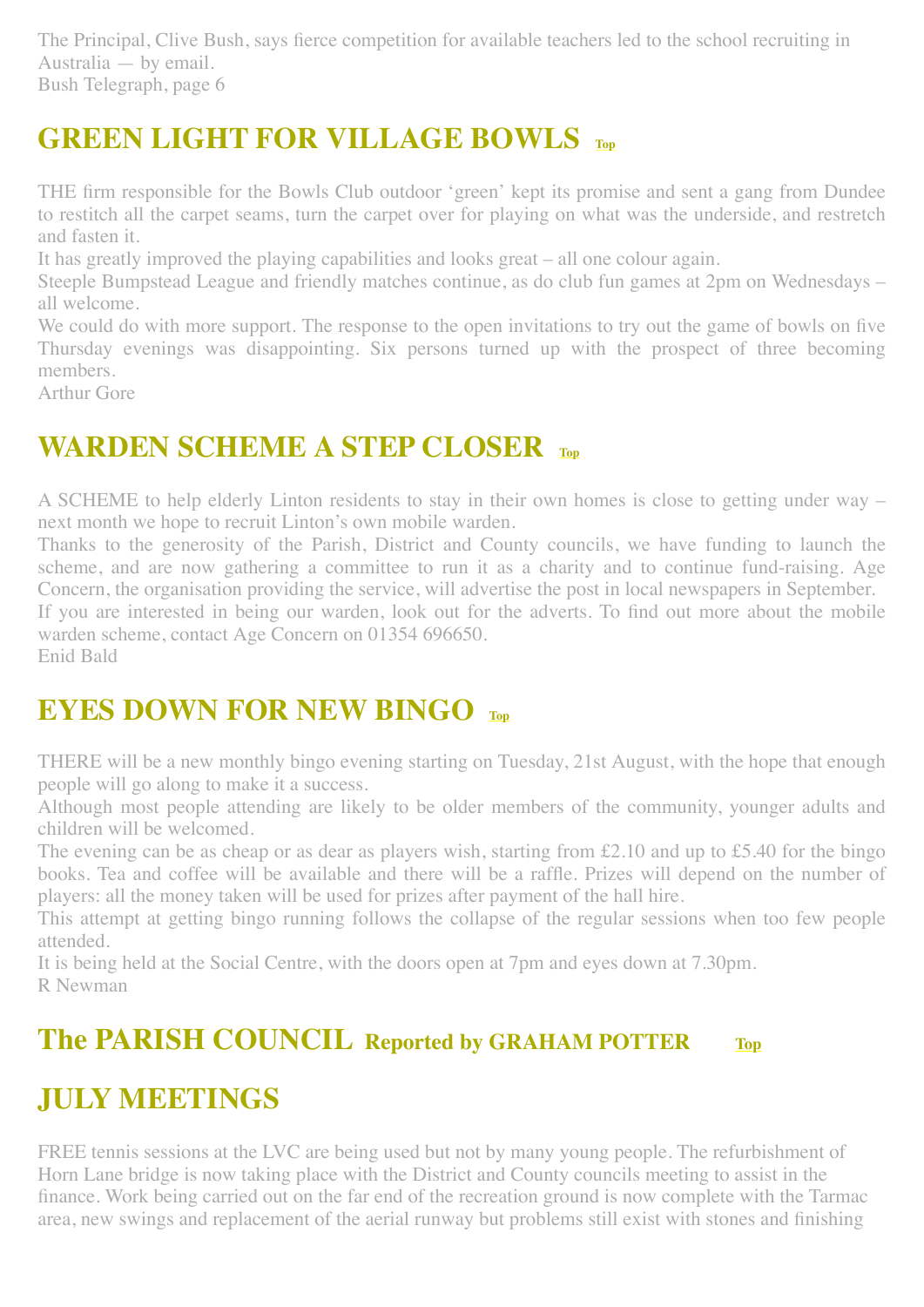off the mound area.

The council has received reports of graves becoming overgrown – these will be brought in line with the graveyard rules and maintained by the grass contractors.

Air traffic over the village was discussed but no reply had been received from Stansted airport. A letter had been received from Hadstock with reference to traffic waiting to enter the Zoo but, as Linton Parish Council had not received any complaints, no action is being taken other than to advise Hadstock council. The police reported 50 calls for service and 12 crimes last month. Four crimes had been reported for July so far.

Councillor Bear reported that once again County Council had been looking at the Green Hill entry on to the A1307; various things were discussed including traffic lights, pedestrian crossing and speed cameras but the junction was still some way down the priorities list. The inaugural meeting of the A1307 action group has taken place.

The District councillor reported on the reorganisation of ward area size that is being discussed. It was reported that the Social Centre redecorating was well under way and the Parish Council was thanked for its assistance; it was also reported that a change of name to Village Hall is being discussed. The Clerk reported that since the "Green Bins" have been in use she has received many call from parishioners on their use and on ways to recycle other things like garden waste and cardboard. The council agreed to set up an environmental/recycling working party to investigate.

The Parish Office will be closed to public calls from the 13th August for two weeks.

### <span id="page-3-0"></span>**GOING FOR BRONZE ... [Top](#page-0-2)**

A GROUP of young people aged 13 to 16 have been working towards their bronze certificate in connection with Youth Achievement Awards. The award is nationally recognised and can form part of their Record of Achievement.

The Bronze award is made up of four challenges, each consisting of 15 hours of the young person's own time. Members of the group are doing different challenges, from getting fit and voluntary gardening to finding out about being on a committee.

Seven have completed one of their challenges, namely: Ross O'Callaghan, Kari Marlow, Sam Darling, Kerri Mellings, Jody Hodder, Amy Prest and Becca Malyon, and some are well on the way to completing their second and in some cases their third challenge. Bev Reynolds, LA4Y

Lacking In confidence? Isolated? Help is at hand

### <span id="page-3-1"></span>**HEALTH PROJECT EXPANDS INTO LINTON AND NEEDS WORKER AND VOLUNTEERS [Top](#page-0-2)**

HEALTH for Life, a local community project that helps isolated and vulnerable people regain their confidence, health and independence, is expanding into Linton and surrounding villages.

It helps people by arranging for them to attend, with a voluntary companion, community education classes and village clubs. During their activities they meet new friends, gain skills and interests and start feeling better.

They are placed in activities by a project worker – after being referred by GPs and social or care workers – and they are driven to their activities by volunteers who stay with them, giving support and encouragement.

The project has been running, very successfully, in parts of east Cambridgeshire for the last five years. Its expansion into the Linton and Sawston areas means it needs to appoint a project worker and find volunteers.

The project worker will work with local GPs and other health and social workers and will be paid to work for 10 hours a week, mainly in term time.

Volunteers will be offered help with their fuel costs and, in return for supporting people referred on to the project, they can stay and enjoy the classes and other activities free of charge. There is a minimal charge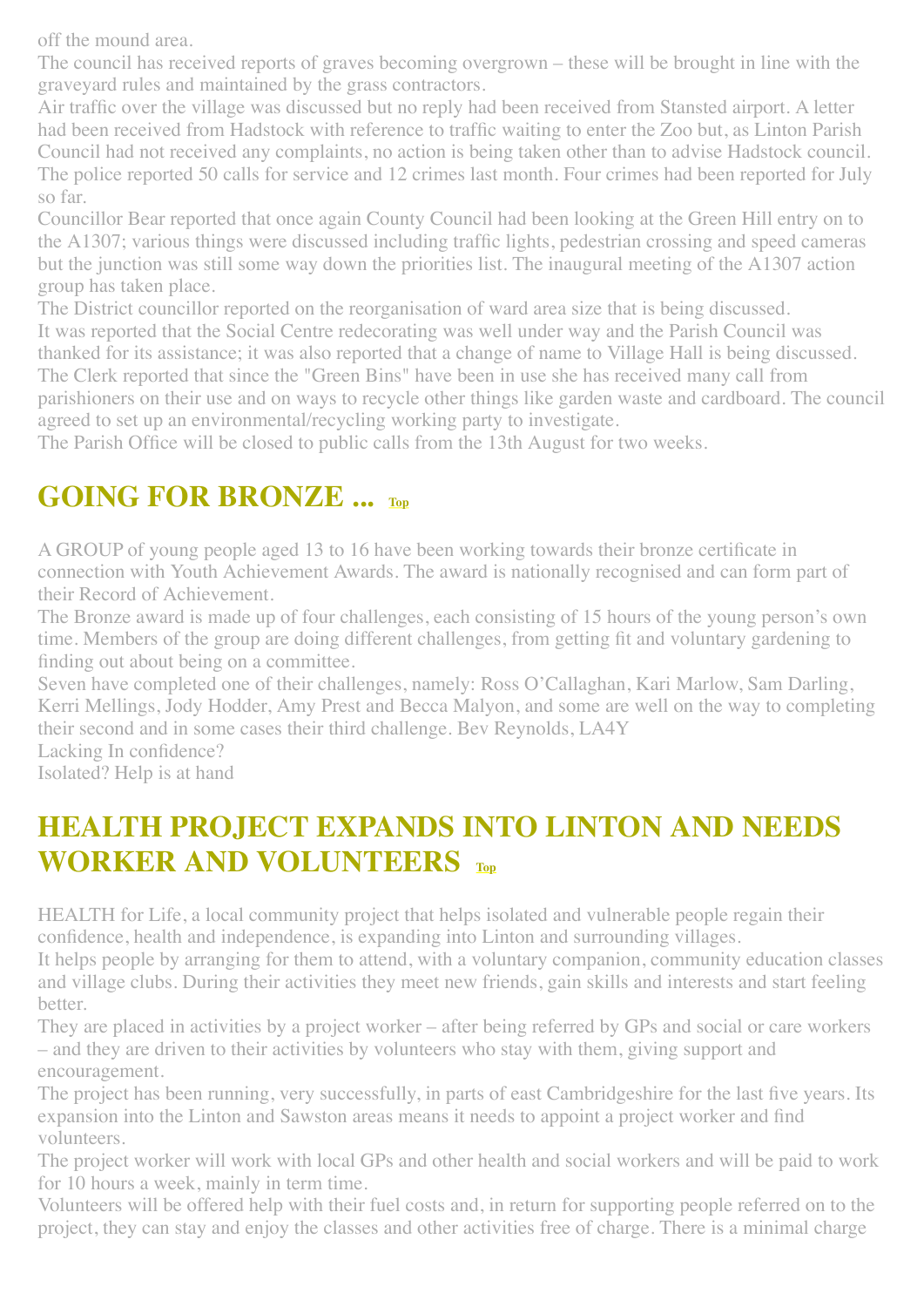to the person referred.

It is difficult to know exactly how widespread the problem of isolation and loss of confidence is but, in this area, GPs and other health workers say they have many people to refer.

If you want to know more about being a project worker or a volunteer, please contact Samara Philpott 01638 743658. Samara Philpott

### <span id="page-4-0"></span>**DO YOU HAVE TIME FOR A CHILD? [Top](#page-0-2)**

THE Link Scheme is intended for families who have a child with a disability in Cambridgeshire. The aim is that a family with such children can be linked to another family who can give them a break from the care. A break can be for just a few hours or an overnight stay once or twice a month, depending on the needs of the family and what the carer can offer.

All families have differing needs. Parents may find caring for their child rewarding, but also continual hard work. Time for everyday tasks such as going out shopping and giving quality time to brothers and sisters can be impossible. The Link Scheme can provide the opportunity for families to have this time. Parents can have a break while their child spends time in a different homely environment. Carers enjoy the scheme because it is like fostering without the full time commitment.

Linton resident, Barbara Marshall, has been a link carer for years. She has cared for eight children during this time and is currently offering young John Ord the opportunity of staying over for one night a month. She liaises closely with John's family . " I like the scheme because its very flexible, I decide how much time to commit myself to. It's so rewarding looking after children like John."

If like Barbara you have energy and enthusiasm, and can offer a warm and secure environment we would like to hear from you. We welcome all sorts of people. You could be working, retired, unemployed, with or without children, single or with a partner.

You do not need any particular experience or qualifications as training, support and a generous allowance to cover expenses are provided. There is a waiting list of 25 children needing a link family. If you are interested please call 0800 052 0078.

Nicole Wolfe Link Social Worker

### <span id="page-4-1"></span>**I DON'T WANT TO BAN THE FAIR BUT DOES IT HAVE TO BE SO NOISY? [Top](#page-0-2)**

#### Dear Editor

I am the 'new' resident who dared to phone the Parish Council about the funfair held in May.

Unfortunately, I was misquoted in that I did not say the fair should be stopped, nor disapproved the hours of 6pm till 9pm. My concerns were that I had no warning of how long it would go on for and the noise level was appalling.

The continuous noise was produced by huge generators, a big, moving, mechanical ride and loud music, all at the end of my garden, lasting for 15 hours over five evenings. It was miserable and unbearable and only a deaf person wouldn't mind. It was not an ordinary, little village fair. Perhaps, if any consideration is given to those who live nearby, the fair could be set up on the middle of the field, or perhaps a less noisy fair running for two or three evenings, instead of five?

I may be a 'new' resident, but I have the right to state the facts and I'm not surprised there have been complaints in the past. It's a shame, no-one listens to them. Sue Perkins

# <span id="page-4-2"></span>**ATTACKING THE FAIR IS SELFISH [Top](#page-0-2)**

#### **Dear Editor**

In response to a letter in the July edition I was disgusted with [any suggestion of banning] the fair. As a former member of the college and a young adult living in Linton I have always enjoyed going to events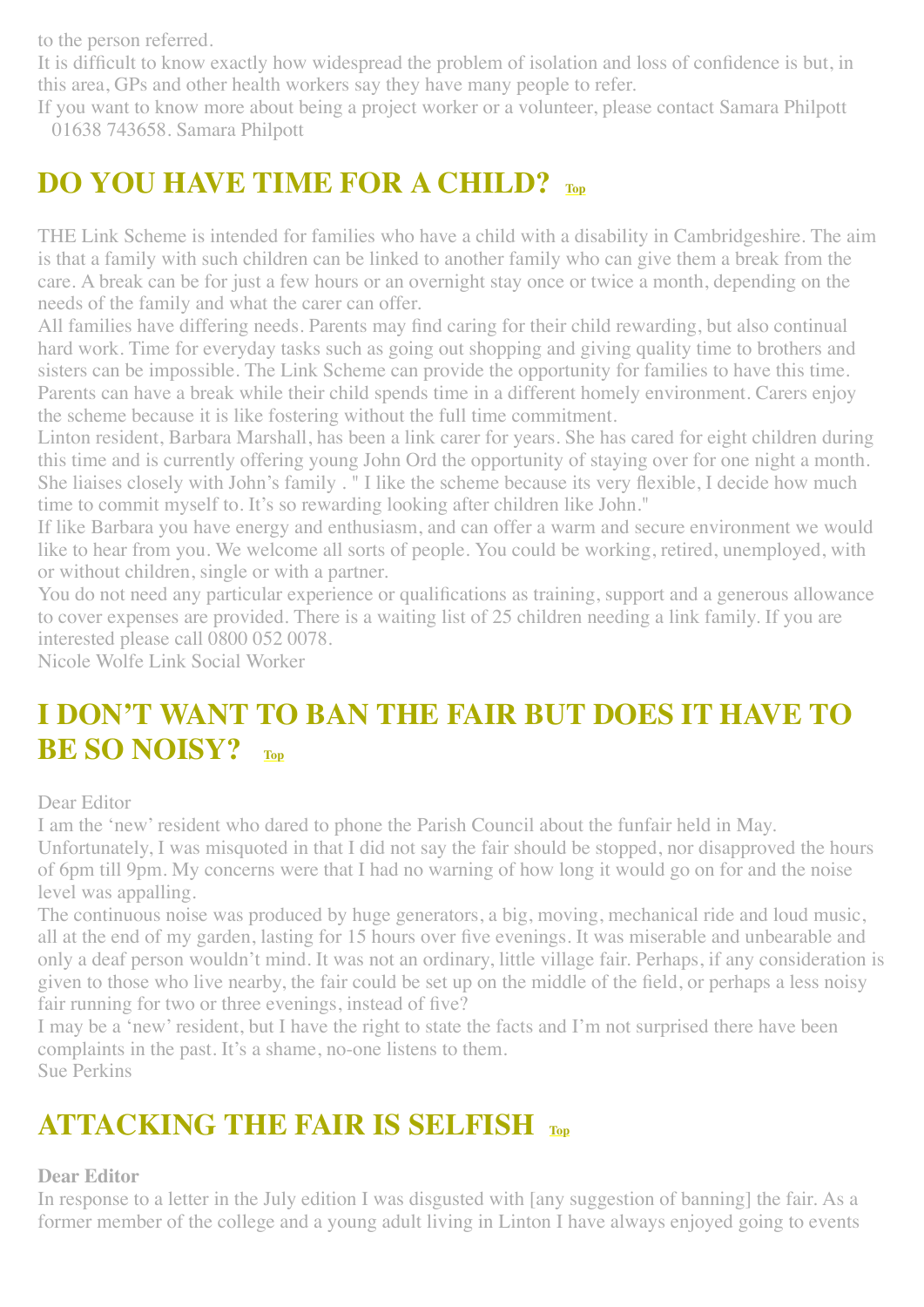held in the village which everyone can enjoy. It seems that the only time the village gets together as a group is for the schools and the football clubs, as there are no longer festivals, floats, and fetes.

To the individual in question, you have to ask yourself how miserable they really are. They are fortunate enough to live in a beautiful village, by the river in an area that is especially for recreational purposes. If they can enjoy it 365 days a year why is it that the younger generation cannot for the five days a year that the fair is on? To me that seems selfish and should not be tolerated.

Why should fair workers lose their trade and more importantly, a village loses its character and tradition because of an unhappy newcomer?

Name and address supplied

### <span id="page-5-0"></span>**PLEASE KEEP THE FAIR [Top](#page-0-2)**

#### **Dear Editor**

I was delighted to read Mrs Margaret Borley's letter in the Linton News. Villages have traditions, and should be allowed to keep them. I delight to see the fair arrive – it is a sign of spring! No, I am not a young person, older than Mrs Borley! And have known Linton for only 58 years. Please keep the fair, and all that it means to the traditions of a lovely village. Nora Joyce

#### <span id="page-5-1"></span>**Dear Editor**

On 29th June at around 7.30am, a fire was discovered at our stables, of which the cause remains a mystery. The fire burned everything to the ground. Fortunately because of prompt actions of those first on the scene the horses were set free to safety, for this we will always be grateful.

Thank you to Mr Bush (LVC Head) for quickly dialling 999 for the Fire Service, and thank you also to the passer-by who assisted before the fire crew arrived, and to Mr S Taylor for his assistance.

A huge thank you also to all the firemen, who worked so hard to prevent the fire from spreading, for putting it out, for saving equipment from the metal container and also for the coffee that helped calm some very distressed horse owners.

And last but far from least, thank you to PC Bean, for his calm handling of the situation and his patience. Any further information anyone may have we would be very grateful for.

The Norman family and the Redhead family

#### <span id="page-5-2"></span>**Dear Editor**

Fine weather helped to ensure a good attendance at the coffee morning at the home of Joan Pollock on Thursday 28th June. A total of £527.24 was raised for Alzheimer's Research Trust and thanks are due to the people of Linton for their generosity in again supporting this worthwhile cause. Joan D Pollock

# <span id="page-5-3"></span>**THERE ARE HOLES IN THE RECYLING PLANS [Top](#page-0-2)**

#### Dear Editor

I was very pleased to hear that we were to get recycling

boxes in Linton, but quite dismayed when the 'object'

arrived. At first I thought that the garden centre was trying to boost sales by providing free planters!

Complete with drainage holes! Get rid of your garden waste by making compost, fill the bin, come to see us and buy some plants!

Then reality dawned – no lid , so can't be kept outside in this climate, holes in bottom, so can't be kept in. I could go on etc. but did anyone think about this?

I would love to recycle, but the legs are getting a bit dodgy, so will have to resort to clogging up the traffic on my way to the garden centre, anyone coming?

No, decided after all to do the right thing, not many takers for the garden centre, so... saved all the junk mail and

newspapers ( not the Linton News ) and left a month's worth of very heavy paper out-side the door, in a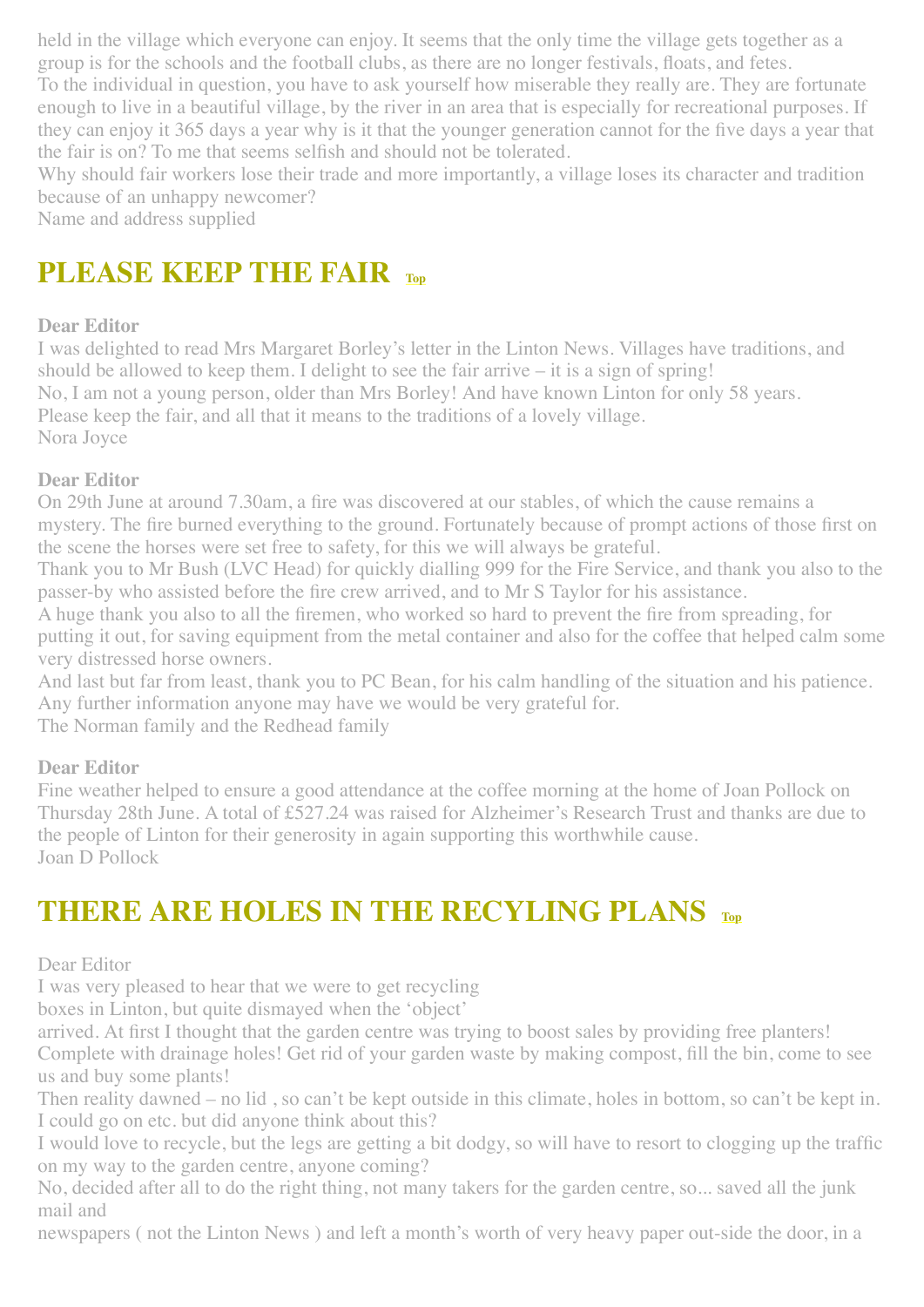prominent position, to be collected. Two weeks later it is still there, despite three phone calls and assurances as to its removal.

What can I say, bleached by the sun (no chlorine involved) and washed by the rain, half the recycling process done already, before collection. I wonder what Thursday will bring? A result maybe? But then again, when is the football season?

Penny Chapman

Road runners, page 5

#### **I'LL FLY TO ENGLAND TO REBUILD THE CLAPPER STILE [Top](#page-0-2)**

Dear Editor



<span id="page-6-1"></span>In 1940 my brother Victor and I were evacuated to Linton where we spent the next four and a half years being raised and cared for by two wonderful people, Fred and Edith Mallyon. Some of my fondest memories are of the time spent at Little Linton Farm which meant going over or around the clapper stile. During trips back to England I always

found time to visit Linton and the clapper stile. It saddens me greatly to have witnessed over the years its run down and uncared for condition, especially when it's a piece of English history and knowing there are only seven left in the UK.

The photograph [above] shows how much the stile means to me: I spent time measuring it and what I have built in my garden is a true replica which I show off proudly.

It was pure coincidence while looking up Linton on the internet that a meeting by your parish council brought up the subject of the clapper stile. Mr Ron Hatfield is hoping to secure a conservation grant to repair "our" stile. Please keep me informed on this issue. I would feel honoured to come back to England and build a new stile for Linton.

Robert Elsey

**USA** 

### <span id="page-6-2"></span>**WHAT IS BEING DONE [Top](#page-0-2)**

Parish councillor Ron Hatfield explains: The clapper stile has been deteriotating for some years and it was decided by the Parish Council to have it repaired and renovated.

Another problem is that it does not have good fencing next to it and this adds to its look of dereliction.

We have £1,000 for the work and spent some time trying to find someone who could do the work and who wanted to do it.

Eventually, we found a craftsman willing to take on the work and he should have started last February. However, we are still waiting. We are determined to put the stile right. Our thanks ...

# <span id="page-6-0"></span>**LINTON: A SUBURB OF ABINGTON NEW TOWN? [Top](#page-0-2)**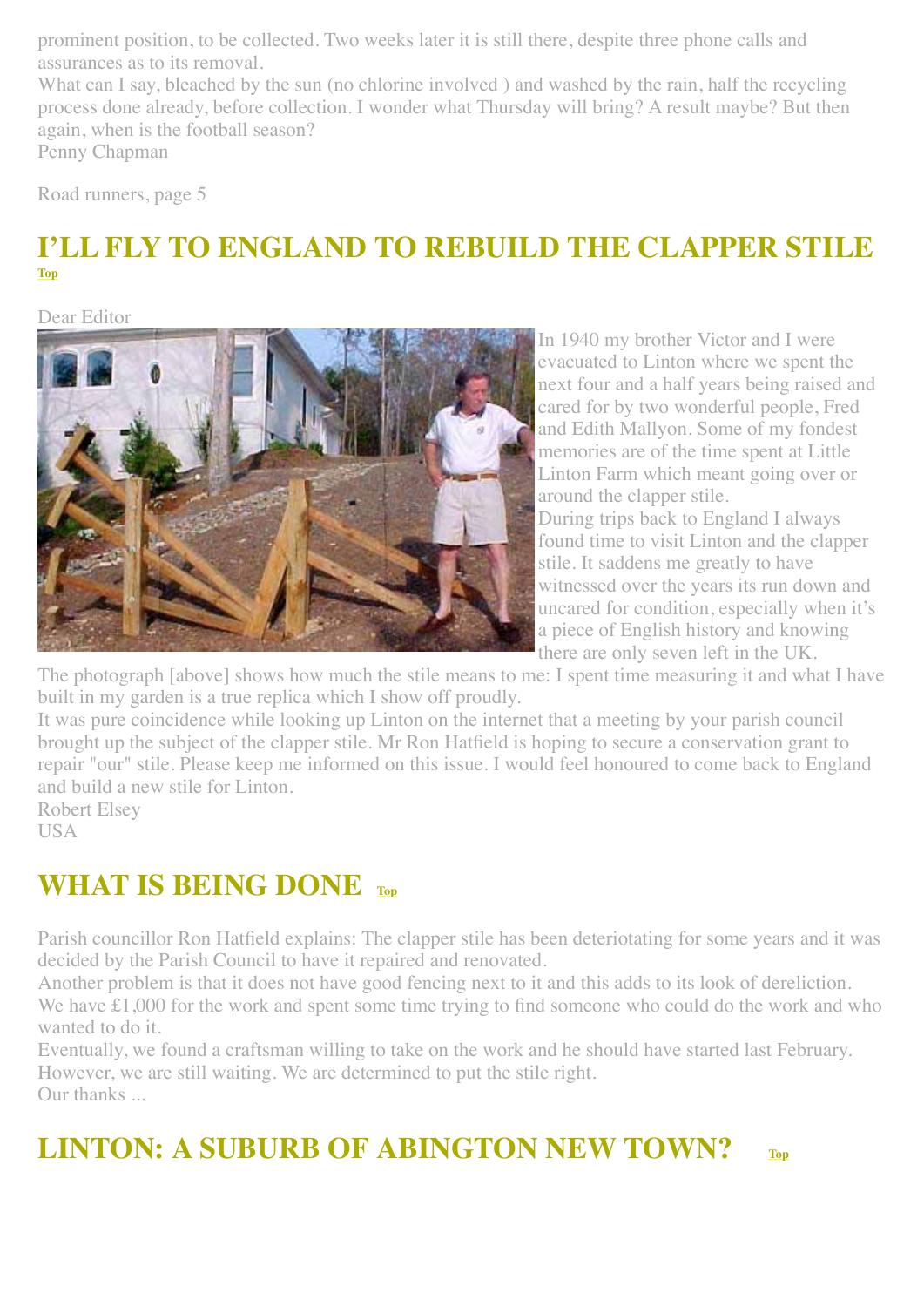

If you want to join these campaigns, contact: Valerie Matthews for A1307 Action Group Dave Taylor for Stop Abington New Town [\(davidjtaylor@btinternet.com](mailto:(davidjtaylor@btinternet.com)) UP TO 10,000 new homes – a town the size of Haverhill with all the facilities needed for a likely population of  $25,000 -$  is being proposed for Great Abington. This would have a seriously detrimental effect on all the villages in the area, overwhelming the 650

homes in Great Abington, Little Abington and Hildersham, and changing life forever for the other villages.

Linton, the largest village in this area, would see the new town come up to its borders: the plans show the proposed new town creeping along the south side of the A1307 as far as the Dalehead meat processing factory.

The extent of local people's alarm can be gauged from the attendance at a Stop Abington New Town public meeting on July 24th when so many people arrived that it had to be moved to the cricket pitch. There they shouted "rubbish" at the would-be developers and grilled planners and politicians. The meeting was resolutely determined to fight the plans and appealed for everyone in the area to join them. Chestertons plc produced the plan on behalf of some of the landowners who would stand to make millions of pounds if the development is approved by the County Council and the Government during the current round of discussions on where to place the new town. The Government is insisting that Cambridgeshire meets the huge demand for housing and economic growth by building 4,000 new homes a year into the next decade.

It had been known for some time that a proposal was being put together to build on The Land Settlement at Great Abington but the local community has only recently obtained copies of Chestertons' plans. It is clear to us that the development would be nothing short of disastrous for the area's way of life and would hopelessly overburden the dangerously crowded A1307.

Locating the town next to the A11 would mean it would become a dormitory town for those commuting to Stansted and London, and would do nothing to relieve pressure on Cambridge.

This part of Cambridgeshire is a tranquil environment, with excellent local sport and rural activities. A densely populated development would destroy this.

A group of residents has formed Stop Abington New Town (SANT) to fight these proposals. There is still time, as the decision will not be made for a year or more. But with Abington already shortlisted, and the District Council due to recommend its favoured site in the autumn, it is vital that we make our voice heard now.

Dave Taylor, SANT

# <span id="page-7-0"></span>**WHY THERE IS A DEMAND FOR MORE HOMES [Top](#page-0-2)**

**TERRY BEAR, LINTON'S COUNTY COUNCILLOR, SETS OUT THE BACKGROUND TO THE DECISIONS ON CAMBRIDGESHIRE'S DEVELOPMENT NEEDS**

The Cambridge Evening News recently reported that a council house in the middle of the city has been valued at £250,000. House prices in our area are going through the roof and it is largely because of a shortage of building land. It is becoming increasingly difficult for young people in particular to buy a new house and even rented accommodation is expensive. Cambridge is a world-class centre for hi-tech businesses, and jobs are expanding faster than houses can be built for the people who want to work here.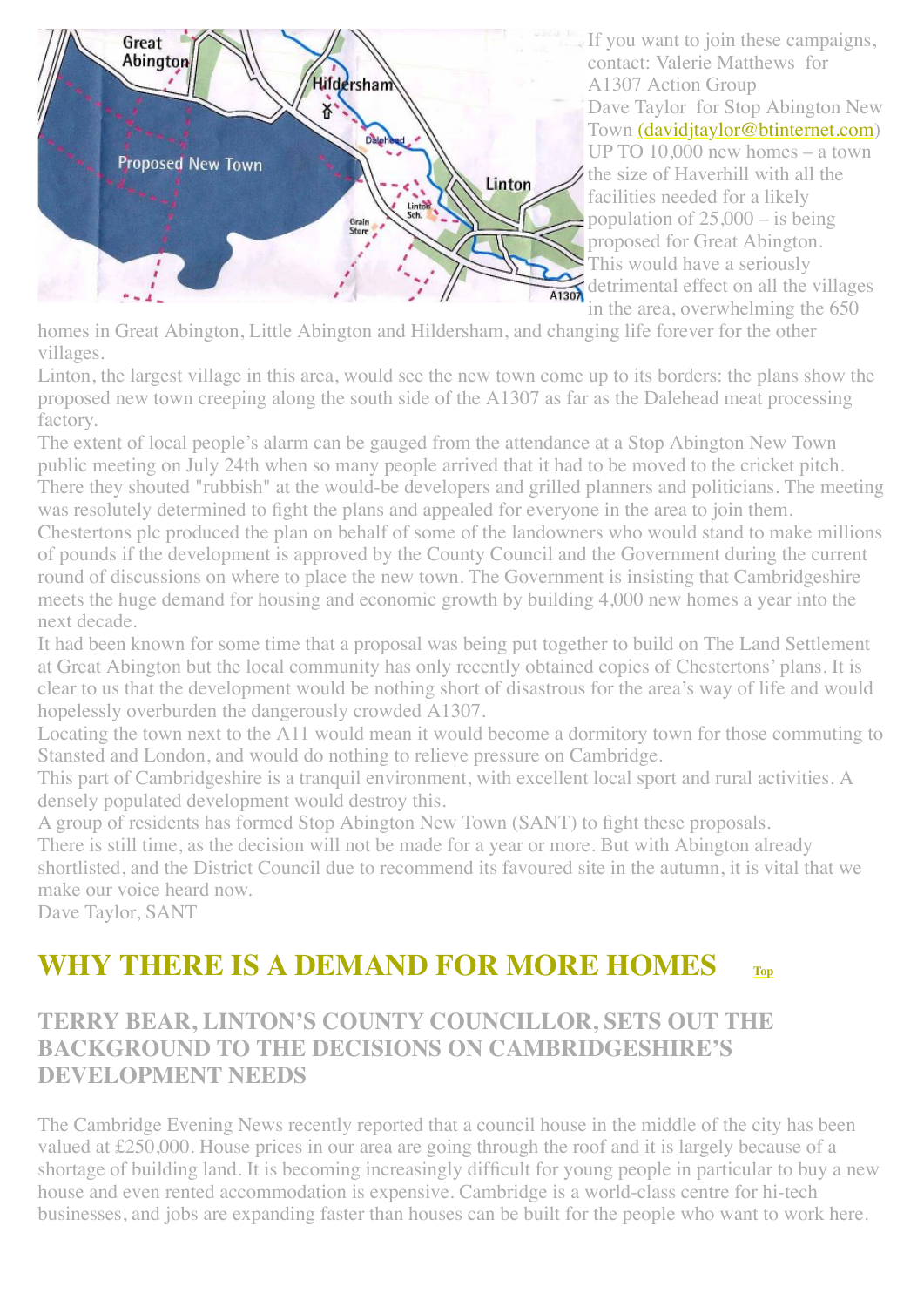Someone in the county council has compared the need for expansion around Cambridge over the next 20 years as equivalent to having to plan and build a new Milton Keynes.

Most people now agree that it is sensible to build homes close to jobs so as to reduce the need for commuting. The problems of the A1307 show what happens if homes and jobs are far apart. Up to now, the expansion of Cambridge has been limited by the Green Belt, but the Government says that this now has to change. One possible solution to the housing crisis is to build a new town close to the city. For the past year, consultants have been working for the county and district councils to identify possible sites for a new town. All areas around the Cambridge have been considered, but the consultants have drawn up a short-list of 4 possible sites. They are the ex-airfields at Oakington and Waterbeach to the north of the city, Childerley Gate to the west (between Cambridge and the new town of Cambourne) and Gt Abington on the Land Settlement. All other possibilities such as Six Mile Bottom have been rejected at this stage as being too environmentally harmful or far from Cambridge.

Each of the four sites has advantages and disadvantages. The old airfield sites are the largest pre-used 'brown field' land close to Cambridge. However, Waterbeach is close to sea-level and traffic from Oakington may have to use the A14. Commuters from Childerley Gate to Cambridge would have to use the congested Madingley Road to get into the city. However, the University has plans to expand to the west of the city so a new settlement there would be well placed. Gt Abington would be close to many of the large job centers south of Cambridge - Granta Park, Babraham Institute, Addenbrookes, the Genome Centre, Peterhouse Science Park to name but a few. However, its location on the A11 also means that many of the homes would be bought by commuters to Stansted or London.

Although a new town will be slow to get going, because of the length of time it takes to plan, eventually it must be capable of expansion to 20,000 homes - the size of Huntingdon. If Gt Abington were chosen, then within 50 years Linton could simply be a suburb of a large town.

Cambridge City Council is studying the possibility of expanding Cambridge to the east, perhaps with Marshalls moving to Alconbury or another nearby airfield. If the study shows that this would be an environmentally sustainable option, then it is possible that no new town is needed at all.

The county council is studying all the options over the next few months with the district councils, and at the end of this year will have to decide where, if anywhere, to build a new town. There will then have to be a long consultation, public enquiry and further study as to how to provide a new town with adequate roads, schools and other essential services.

In about 3 years time there will be a final decision by the Government as to where a new town should go, if anywhere. It is unlikely that there would be development in it before 2009.

#### <span id="page-8-0"></span>**A1307 FIGHT OR LOOSE [Top](#page-0-2)**

IT was clear from a very well attended public meeting on the problems of the A1307 that the county council did not consider our concerns be a high priority and, if we are to make progress, we need to get organised.

The first steps were taken on 17th July when about 30 people representing most of the villages between the Four Wentways and Haverhill got together to form the A1307 Action Group.

The meeting identified accessing the A1307 and a safe way for pedestrians to cross as priorities.

On 25th July, the action group's 10-member committee elected its first officers: Jim Powell as vice-

chairman, Valerie Matthews as secretary and Esther Cornell as treasurer. A decision on the chairman was left open for discussions with a candidate.

If you want to be a part of the action or want to be on the

mailing list get in touch with Valerie Matthews , to leave your name and address.

If we are to make a difference we have to work together otherwise we simply will not be heard. We need your support.

John Batchelor

#### **TIME & PLACE [Top](#page-0-2)**

<span id="page-8-1"></span>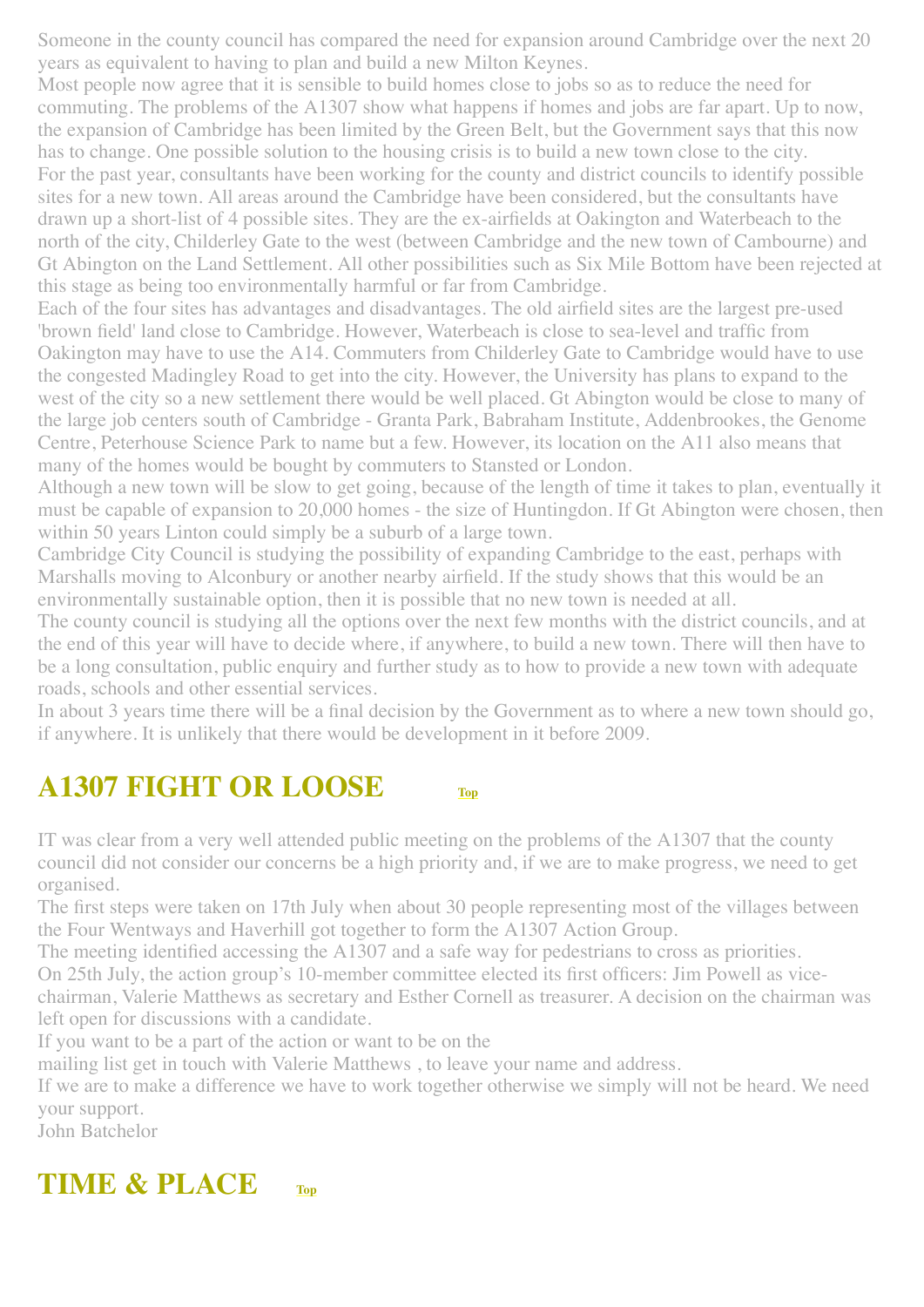John Batchelor fills in the details for the decision making on Abington

The government decided we needed a new settlement

The District Council opposed that decision

 There are four short listed sites, Oakington, Waterbeach, Childerley Gate and Abington No other sites are currently being considered

 The size of the settlement is an initial 6,000 houses with the possibility of going to 10,000 houses later

That is a town the size of Ely (6,000) or Haverhill (10,000)

 In a County Council public survey earlier in the year Abington was narrowly shown as the preferred site. About 2,000 questionnaires were returned; the result is unlikely to carry much weight

 The County Council is expected to make a decision about the site in December for publication in February 2002.

It is unlikely that any plan will be adopted as policy before the end of 2003.

A further round of public consultations and inquiries will follow

A site is unlikely to be confirmed before the end of 2003

The government wants work to start on the site by 2006

All sites have significant disadvantages

 The site most likely to go ahead is Oakington because of its closeness to major transport routes, A14 and Cambridge/St Ives public transport corridor, and much of the land is owned by the Ministry of Defence.

## <span id="page-9-0"></span>**WI GOES TO WAR AGAIN [Top](#page-0-2)**

THERE were 36 members and two visitors at the July WI meeting. Birthday posies were made by Brenda Smith and distributed by Wendy Foster.

Tricia Lewis gave a report on the Intermediate General Meeting held at Cardiff in June; and Jean Goodwin reported on the East of England Show where she assisted with stewarding in the WI marquee. Val Spencer was thanked for organising a very successful visit for several members and their families to Kentwell Hall.

We welcomed the return of our speaker, Michael Bentinck, for a talk on Wartime Women. He explained his book of that title arose from a radio programme, when he asked for World War II stories. He passed on amusing, sad and touching stories he had been told and also read a poem by one of his correspondents. The next meeting is on Tuesday, 7th August. Body Shop Direct's Bridget Dore will be speaking on skin care and makeovers. All are welcome.

Anne Parry-Smith

# <span id="page-9-1"></span>**ROAD RUNNERS GETTING RECYCLING UP TO SPEED [Top](#page-0-2)**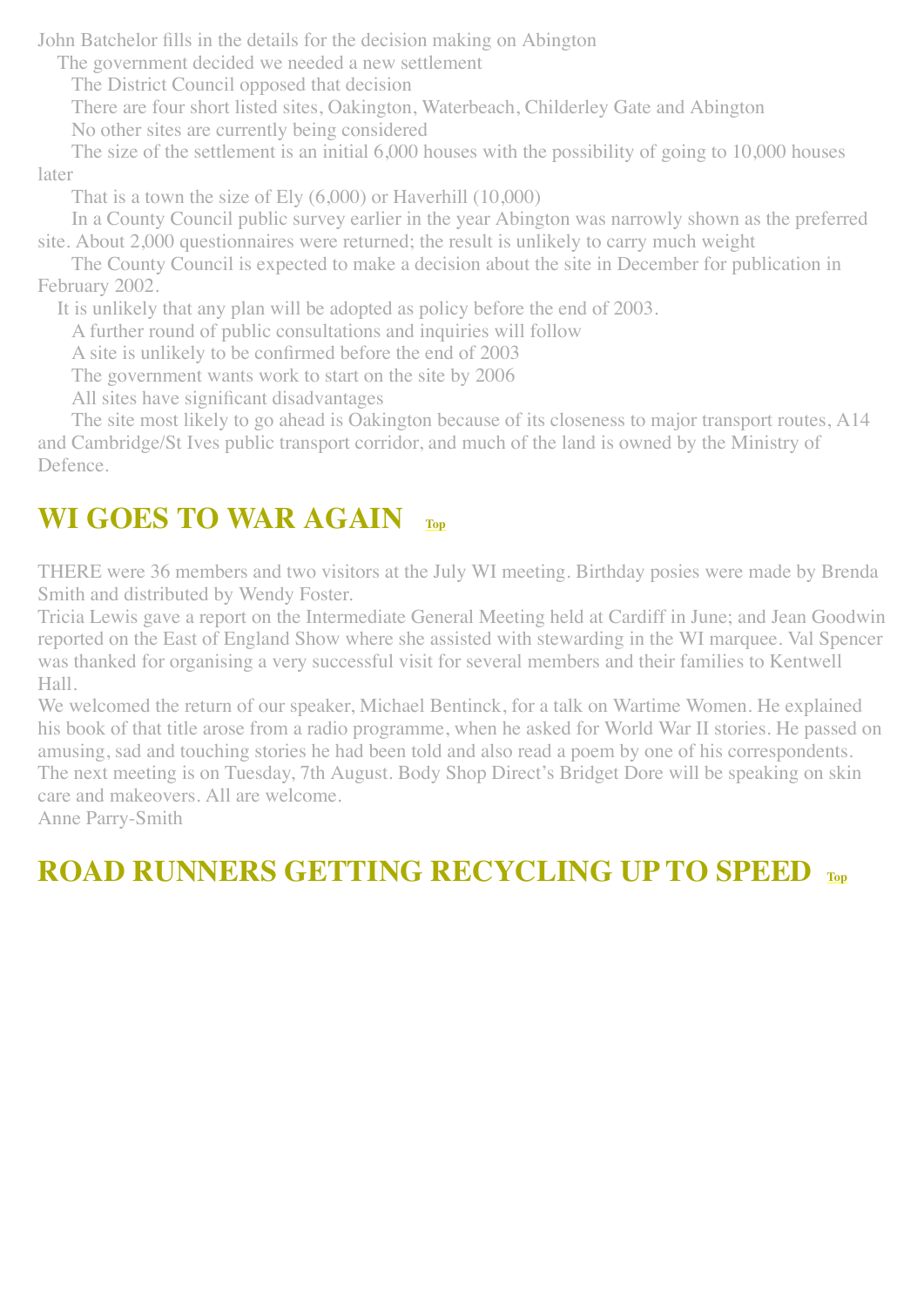

Fast worker ... one of the recyling collectors who have impressed the village with the fast and careful collections

THE recycling scheme got off to a good start with about 70% of households participating – and now the parish council is setting up a working party to look for ways to recycle other materials, including green waste. Don Haymes, county council waste officer, said the crews working in the Linton area have been collecting an average of 3.5 tonnes of paper per collection. Our community's income per tonne is £5.71 – £520 a year – just on paper. The income for glass, cans and textiles will add significantly to this. In all of South Cambs, there has generally been a very good start to the scheme, with nearly 90% of households participating. Linton's total is expected to rise as householders get accustomed to the collections. There have been a few teething troubles, but the collectors are learning each time they come around – any problems can be sorted out by phoning 01353 863971 between 7.30am and 4.30pm, Monday to Friday (or leave a message outside these hours). Cardboard and plastic are not collected at present and bins will not be touched if they have any domestic

rubbish in them. Black bags, even with recycling items

in them, may be mistaken for rubbish and not collected.

Gill Barker, the Parish Clerk, reported to the council's meeting on 19th July that she had been "inundated with phone calls regarding the recycling" and that at least two residents, including Dr Clair Preston, were willing to be co-opted on to a Working Party to look at environment/recycling issues.

"They would like to see Linton being pro-active in this direction," she wrote in a report that led to the council setting up a working party. "The Parish Council has long been aware that numerous residents, particularly elderly ones, have difficulty coping with the current lack of any 'garden waste' recycling scheme. The most recent complaints highlight the need for some type of cardboard and possibly plastics recycling."

Ms Barker has requested details on the St Edmunds bury and Uttlesford schemes for garden waste, cardboard and plastic, and Stapleford's more locally based green waste initiative. They will be considered by the working party. "It is possible that on a localised basis this village could initiate its own recycling scheme for garden waste," she added .LNT

#### **K-CLUB'S TOP PRIZES WORTH £1,300 [Top](#page-0-2)**

LINTON'S own lottery will soon be entering its 4th year and now is the time to think about joining if you are not already a member. The K-Club was launched in 1998 to raise funds for Linton Action for Youth. It began with 329 members and by last year numbers had increased to 367 – it has raised £5,500 so far and this year we plan to expand the club still further.

It costs £12 for a year's membership, from 1st October to 30th September, with over a half the 'take' given as prizes. (This year's star prizes will amount to no less than £1,300, to be drawn at the Infants' School Barn Dance in September.)

You should find a K-Club application form in this copy of the Linton News, but they can also be obtained from either of the village newsagents or the Post Office. Failing that, you can obtain forms from me. Please help us with this fund-raising initiative – it helps maintain facilities for youth activities. Few would argue that they are not needed, and the K-Club will help pay for running costs and the professional help to maximise their effectiveness.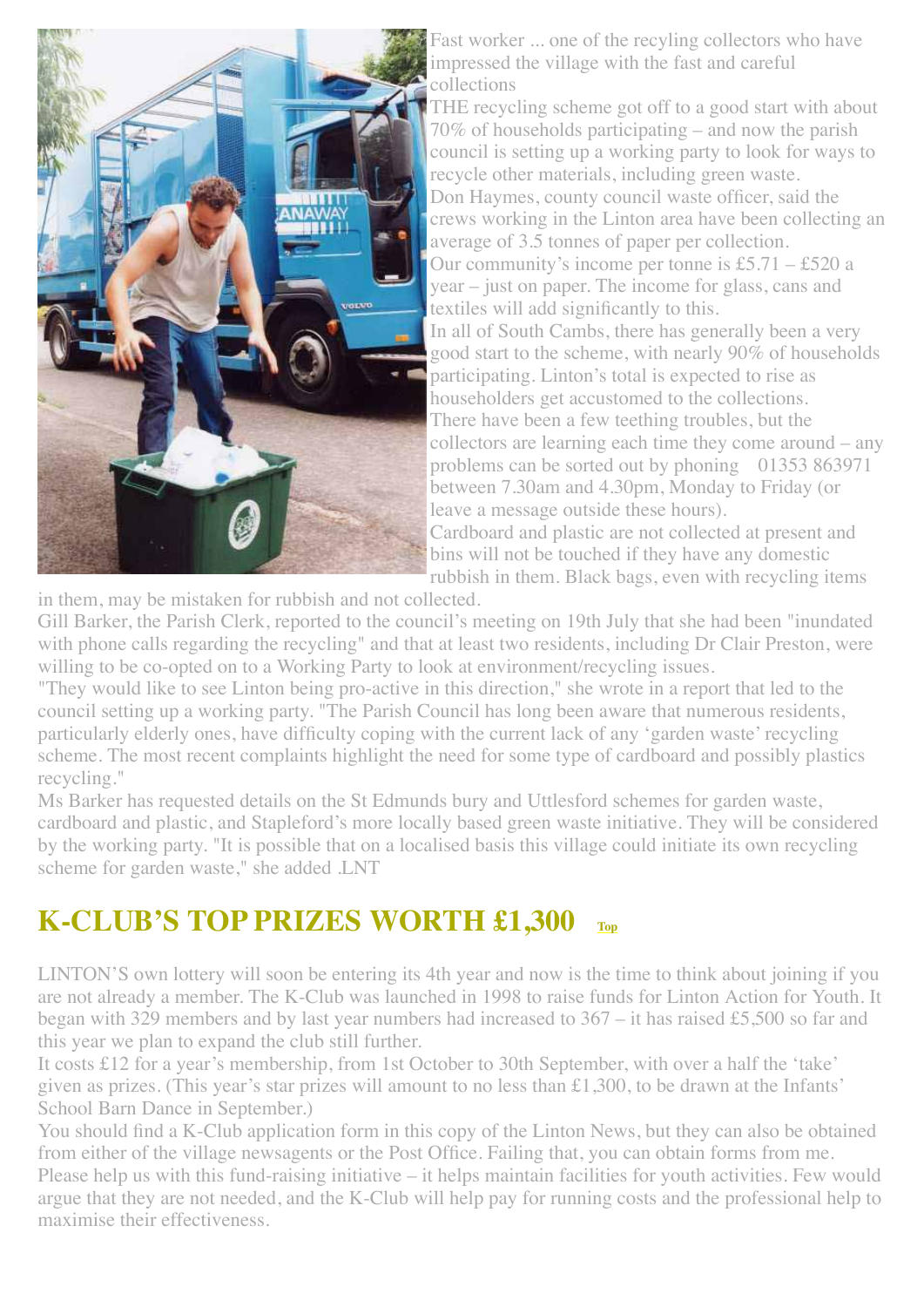Peter Dixon, email: [Peter@peterdixon.freeserve.co.uk](mailto:Peter@peterdixon.freeserve.co.uk) July winners: 1st (£50) (No. 227); 2nd (£25) (399); 3rd (£10) (259)

#### <span id="page-11-0"></span>**News in Brief [Top](#page-0-2)**

\* Use of the play area at the Cathodeon Centre will be restricted during the school holidays to evenings when the library is open and Saturdays between 10am and noon because of problems with the grassed area. Westbury's, the original contractors, is carrying out remedial work at the insistence of the Parish Council. Information: Gill Barker 891001

\* Linton Granta Football Club's fun run from Wandlebury Park to Linton along the Roman Road raised £950 for Cystic Fibrosis Research and a similar amount for their new kit and equipment. A cricket match between the Football Club and the Cricket Club added £1,090 for each cause. Harriet Goodman

\* Linton Workers' Educational Association's autumn course is called From Impressionism to Post-Impressionism: Painters of Modern Life. The course, lasting 10 weeks, starts on Tuesday 18th September at 10am at the Social Centre. Information: Frances Angus on 01638 507251

\* A Domestic Violence Co-ordinator has started work on the problem and promoting initiatives to help victims. A leaflet for victims has been produced. Information and help: Women's Aid on (01223) 460947.

#### <span id="page-11-1"></span>THE BUSH TELEGRAPH [Top](#page-0-2)

AM told there was a time when the end of term meant a chance to look back over the successes of the year and forward to a long and seemingly endless summer. Perhaps it's still like that for pupils. For the rest of us though, planning is already under way in detail for next year because the changes continue to come thick and fast.

It is also amazing how much you can get done in a school when there are no children there! Now don't get me wrong, planning is almost always a good thing but it does work best when there is a pause, however slight, between one set of initiatives and the next, particularly when the year, as it is in schools, is so obviously divided by the summer break.

These days though, we rarely have the time to pause and reflect and this tendency to keep piling on the initiatives is one which has tripped up this Government's education policies on a number of occasions. Take the pay reforms for example. Rapid implementation with very little preparation time has led to a very patchy response and probably a huge waste of money. The curriculum never settles down, nor do assessment arrangements and it comes as no surprise that a recent national survey has found unprecedented numbers of young teachers leaving the profession because they feel reform is poorly planned and schools are becoming exam factories. Generally speaking we are not of course, but you can see what they mean.

There is however, a real need to take stock. To look at the literacy and numeracy hour, the changes to GCSEs and vocational education and to ask those awkward fundamental questions about education. What is it for? Is the 'if it moves measure it' approach the best one? Where are creativity and imagination in all this? What kind of people do we want to produce?

The other big issue we face nationally is an acute shortage of teachers. Here at LVC we have just about got enough, but only until Christmas. We have achieved this by including in our recruitment, a teacher from Australia. We did it by email! In September though all over the country, schools will be opening up with teaching posts unfilled and children will be sent home. We have a crisis and it will get worse before it gets better. It all sounds a bit gloomy again – but at least we can plan to cope. Clive Bush, Principal

# <span id="page-11-2"></span>**LINTON COUNTRY DIARY by Olwen**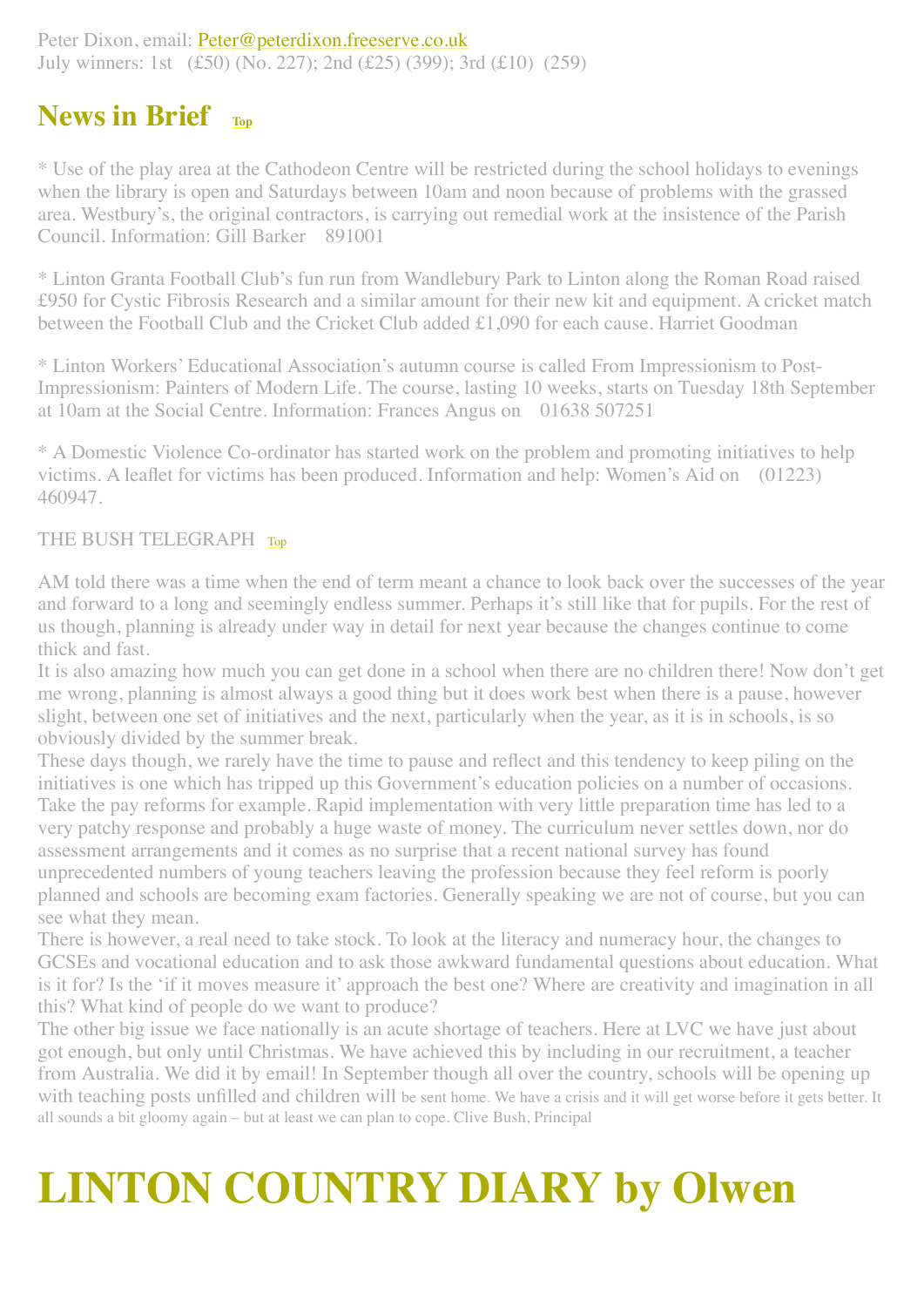# **Williams**

Wednesday July 18th 2001 *Illustrated by Maureen Williams*



THE highlight of my month has been a trip to Madagascar, where the chief objective was to see a solar eclipse. I returned to find a green speckled bush cricket in my kitchen! As these are wingless, I assumed it had come in on some vegetation.

This female had a sword-shaped ovipositor half the length of the body and I

released her onto the roses in the hope that she would appreciate greenfly. Being wingless, they also lack the ability to 'sing', but in some Mediterranean countries, winged crickets are kept instead of canaries for their song.

I also found a spider spinning its web in a window box and watched for about 20 minutes, absolutely fascinated. Each round took about 35 seconds, at a carefully measured distance from the previous one. The end result had a total of about 25 circuits, with a

fuzzy bit in the centre to hide behind. At one point, it reversed direction for no apparent reason - perhaps just getting dizzy. Next time you go to sweep away a cobweb, remember all that hard work!

The glorious red poppies are in full bloom and some fields above the back road have a fine show. Their tiny seeds can lie dormant for up to 40 years until conditions are suitable, so they are (fortunately) difficult to eradicate. Another flower you will see is the pineapple mayweed, with feathered leaves and daisy heads without petals. It is common along paths and pavements and when crushed, smells strongly of pineapple. It originates from north-east Asia, colonising Europe via North America.

An experiment in 1968 demonstrated how easily it could be spread — a car with tyres washed clean was driven for 65 miles along roads, but turned into gateways and stopping places along the way.

Culture of the sediments collected in the tyres yielded 13 species of flowers, including 220 pineappleweed seedlings.

# <span id="page-12-0"></span>**LINTON WALKS BOOKLET**